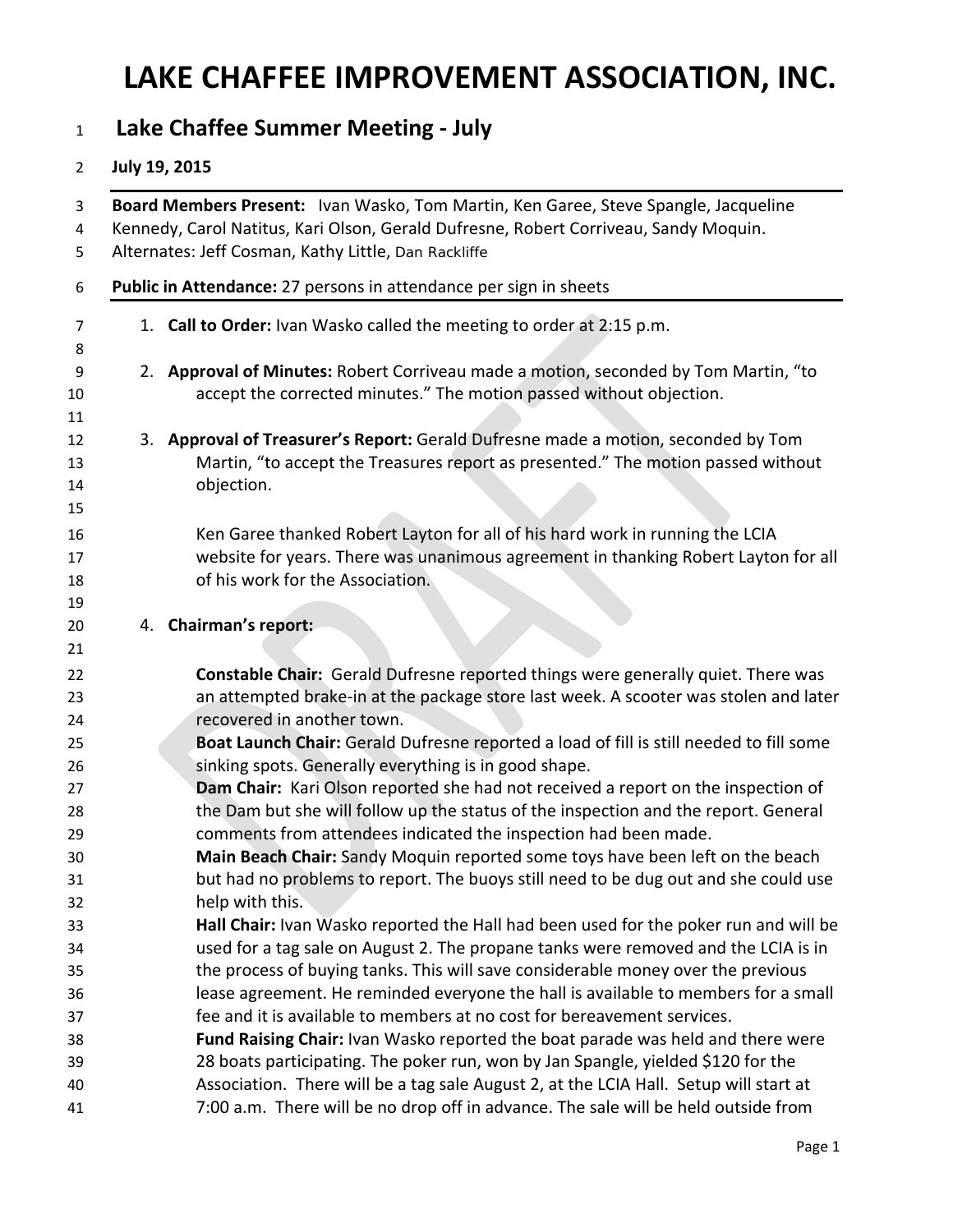# **LAKE CHAFFEE IMPROVEMENT ASSOCIATION, INC.**

 9:00 a.m. until 3:00 p.m. In case of rain it will move inside. The cost will be \$10.00 per space. Tables can be rented for \$5.00 and two chairs can be rented for an additional \$5.00. **Road Chair:** Ivan Wasko reported several roads had washed out again. General discussion followed. Ivan reported the best solution might be paving the roads. LCIA does not have the funds needed for this. **Mothers Beach:** There is no chair for the beach at this time. Ivan Wasko reported he had tried to appoint someone but they were unable to accept. Patti Munsch volunteered and was appointed the new Chair for Mothers Beach. A general discussion of issues relating to the beach followed. The discussion also addressed people camping on the islands overnight. It was pointed out that camping is only permitted with prior approval from the board and would require those being approved to bring along a porta‐potti. 5. **Old Business:** No old business 6. **New Business:** Kathy Little would like to run a haunted house again this year and will need volunteers. 7. **Correspondence:** Ivan Wasko reported that he had received corrispondance from the DEEP about the ownership of the Dam. According to the letter it is owned by LCIA and Glen Richards. 8. **Election of Officers:** The positions to be filled were; four officers (President, Vice‐ President, Treasurer, and Secretary), two directors (each for a three years term), and three alternates (each for a one year term). Ivan Wasko (President) reported family demands prevented him from serving another term as President. Steve Spangle (Secretary) and Dan Rackliffe (Alternate) reported they were unable to be re‐elected since they are both planning to spend the winter in warmer climates.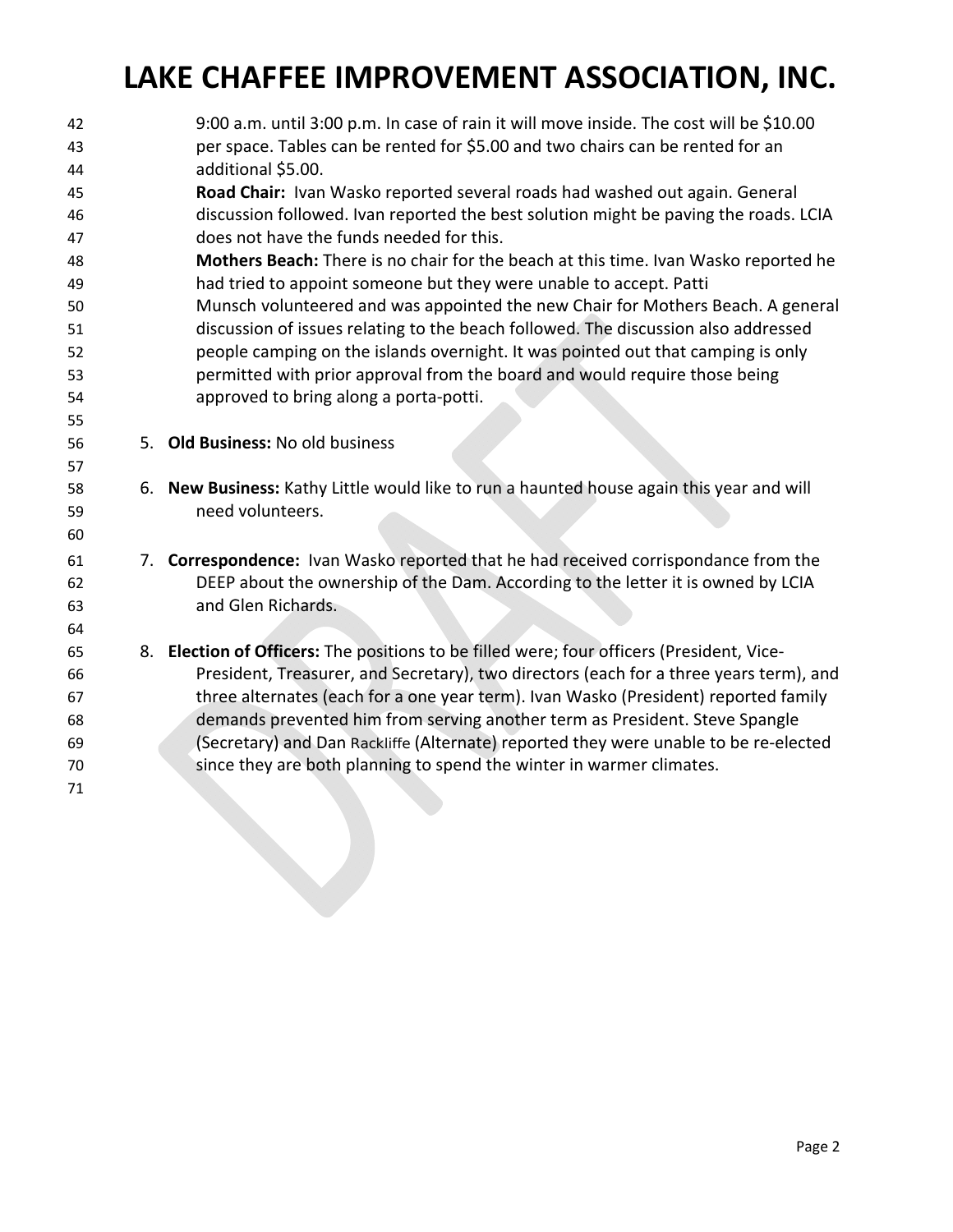### **LAKE CHAFFEE IMPROVEMENT ASSOCIATION, INC.**

|    | <b>President</b>          | <b>Robert Corriveau</b>                  | <b>Director</b>           | <b>Ivan Wasko</b>                        |
|----|---------------------------|------------------------------------------|---------------------------|------------------------------------------|
|    | Nominated                 | <b>Tom Martin</b>                        | Nominated                 | Kari Olson                               |
|    | Seconded                  | Kari Olson                               | Seconded                  | <b>Tom Martin</b>                        |
|    | <b>Nominations Closed</b> |                                          | <b>Director</b>           | <b>Jeff Cosman</b>                       |
|    | Motion                    | Gay Leedie                               | Nominated                 | <b>Gerald Dufresne</b>                   |
|    | Seconded                  | <b>Gerald Dufresne</b>                   | Seconded                  | <b>Tom Martin</b>                        |
|    |                           | Secretary cast 1 vote Passed Unanimously | <b>Alternate</b>          | Jacqueline Kennedy                       |
|    | <b>Vice-President</b>     | <b>Tom Martin</b>                        | Nominated                 | Kari Olson                               |
|    | Nominated                 | Kari Olson                               | Seconded                  | Gay Leedie                               |
|    | Seconded                  | Kari Olson                               | <b>Alternate</b>          | Liz Provencher                           |
|    | <b>Nominations Closed</b> |                                          | Nominated                 | Patti Munsch                             |
|    | Motion                    | Kari Olson                               | Seconded                  | Ivan Wasko                               |
|    | Seconded                  | Kathy Little                             | <b>Alternate</b>          | <b>Gay Leedie</b>                        |
|    |                           | Secretary cast 1 vote Passed Unanimously | Nominated                 | Kathy Little                             |
|    | <b>Treasurer</b>          | <b>Ken Garee</b>                         | Seconded                  | Kari Olson                               |
|    | Nominated                 | Kari Olson                               | <b>Nominations Closed</b> |                                          |
|    | Seconded                  | <b>Gerald Dufresne</b>                   | Motion                    | <b>Tom Martin</b>                        |
|    | <b>Nominations Closed</b> |                                          | Seconded                  | John Mayer                               |
|    | Motion                    | Kari Olson                               |                           | Secretary cast 1 vote Passed Unanimously |
|    | Seconded                  | <b>Gerald Dufresne</b>                   |                           |                                          |
|    |                           | Secretary cast 1 vote Passed Unanimously |                           |                                          |
|    | <b>Secretary</b>          | <b>Kathy Little</b>                      |                           |                                          |
|    | Nominated                 | Gay Leedie                               |                           |                                          |
|    | Seconded                  | Kari Olson                               |                           |                                          |
|    | <b>Nominations Closed</b> |                                          |                           |                                          |
|    | <b>Motion</b>             | Jacqueline Kennedy                       |                           |                                          |
| 72 | Seconded                  | <b>Tom Martin</b>                        |                           |                                          |
|    |                           |                                          |                           |                                          |

- 73
- 74 9. **Adjournment:** Robert Corriveau made the motion, seconded by Tom Martin, "to 75 adjourn." The motion passed without objection. The meeting was adjourned at 3:33 76 p.m.